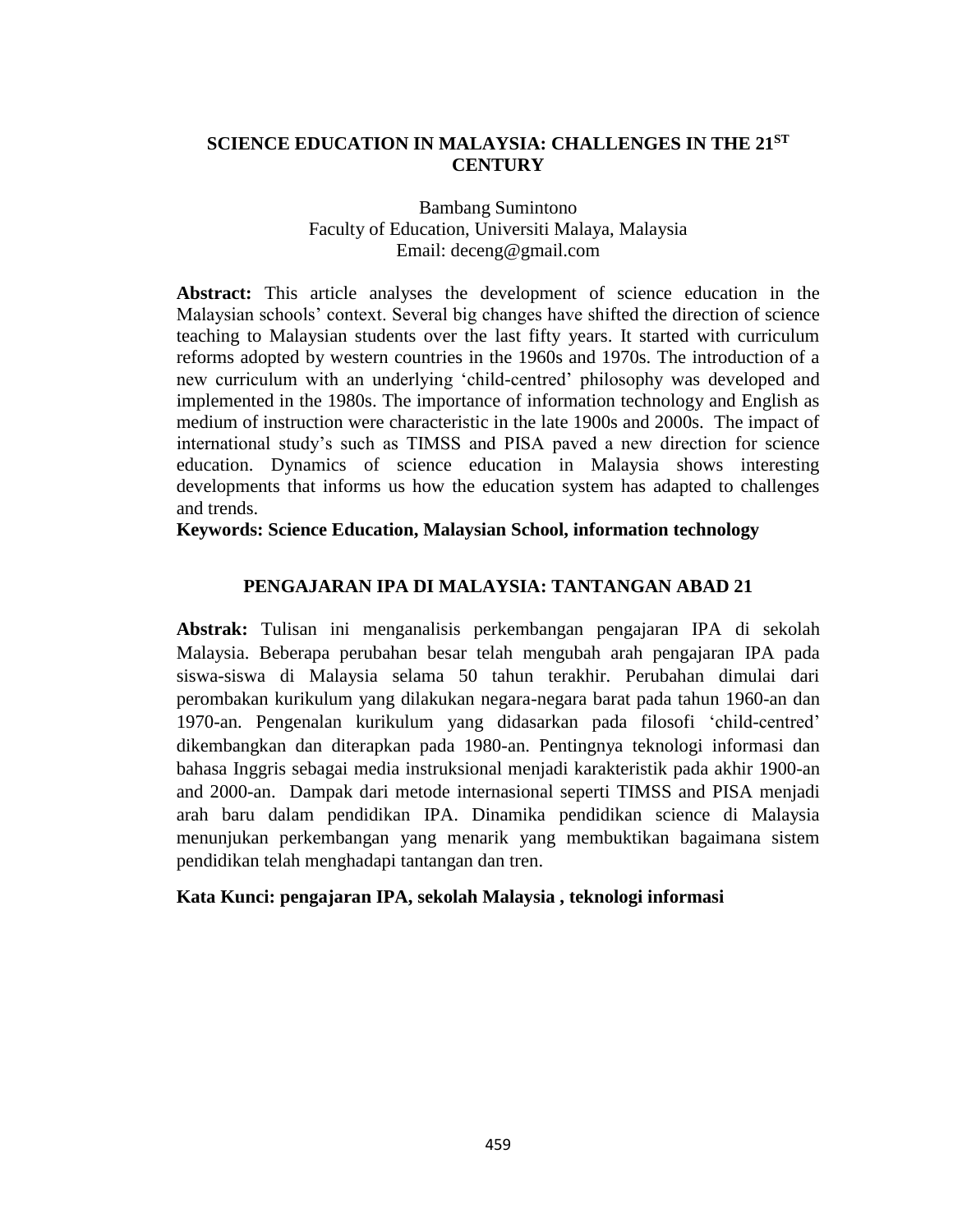In January 1991, the then fourth prime minister of Malaysia, Dr Mahathir, introduced the country's target over the next 30 years which he called 'Vision 2020' (Ibrahim, 1996). The current direction of Malaysia's educational policy has been predominance by the efforts and initiatives outlined in the economic and social development policy already stated in the 'vision'. It is intended that in the year 2020 Malaysia would achieve the status of a developed country. The expectation in the near future was for Malaysia to attain world status in terms of "its economy, national unity, social cohesion, social justice, political stability, system of government, quality of life, social and spiritual values, national pride and confidence" (Lee, 1999, p. 87). Undoubtedly, as an industrialized country status provisioned by Vision 2020, Malaysia relied more on the development of research, technology and scientific discovery. An essential element for it is through quality improvement of education, where it is perceived in Malaysia as promoting national unity, social equality and economic development of the country. One part of the activities is teaching science in schools, where educating new generations of Malaysians take place.

For a long time, science teaching in primary and secondary schools generally can be divided into two major parts which are science as a product and science as a process. The

context of science as a product is on the teaching of facts, principles, models, theories and laws that constitute science knowledge; while science as a process is the development of students' skills in scientific methods and problem solving. There are many challenges in the teaching of science in schools. According to Bybee and Fuchs (2006) there is a need to reform the teaching of science to make it more relevant to the challenges of the new century. However, the core components are the same, they (p. 350) write that "we need high quality teachers, rigorous content and coherent curricula, appropriate classroom tests, and assessments that align with our most valued goals".

This article explains the context of science education development in Malaysia and its issues through relevant literature reviews and analysis. The challenges faced could be similar to other developing countries, both in the political dynamics of policies and in efforts for improving their quality. It starts with the explanation of some general information about Malaysia and its education system, and then moves on to some prominent issues in science education development.

# **EDUCATION IN MALAYSIA**

Malaysia is a country that consists of the Malay Peninsula and the northern part of Borneo Island that gained independence from the British in 1957.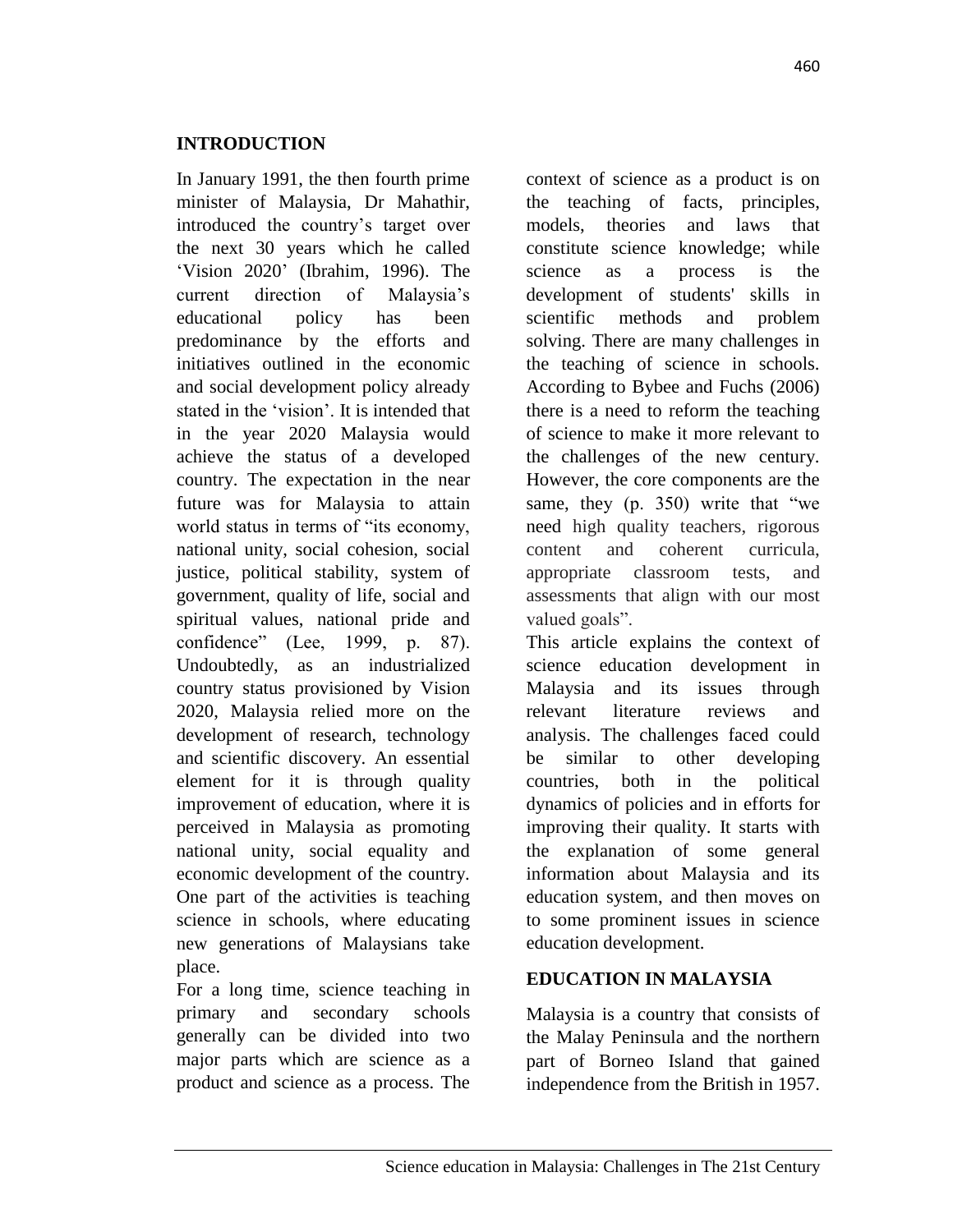Currently, the Malaysian population is around 30 million, where ethnic majority are Malays (55%), followed by Chinese (30%), Indians (10%) and others which reflect a plural society (CIA, 2014). In the last thirty years, the country has made progress with reduced poverty rate of 3%, economic growth above 4%, and income per capita has reached US\$ 10,000 in 2012, which is 2.5 fold Indonesia. Two familiar landmarks, the Petronas twin towers and the administrative capital Putrajaya, became tourist attractions and the pride of the country. Because Malaysia is an Islamic state, it also became a symbol of a modern Islamic country by others.

In the field of education, it was reported in 2017, that one Malaysia university had been successfully ranked close to top 100 worldwide university ranking by QS (Quacquarelli Symonds). At the same time, researchers and lecturers from Malaysian universities appeared in reputable international journals that demonstrate research achievements. International students studying in various universities in Malaysia surpassed 100 thousand in 2012; a situation whereby Malaysia was labeled as an 'emerging contender' among the other countries that competed for international students (Verbik & Lasanowski, 2007). All of this indicates a positive trend in Malaysian education.

As a former British colony, Malaysia also adopted the British education system. The school system is divided

into two major parts, namely basic education (*sekolah rendah*) for six years beginning at the age of seven and ended with a public national examination in year 6 (known as UPSR - *Ujian Pencapaian Sekolah Rendah*). Secondary education consists of three years lower secondary school followed by another public exam (called PT3) and continues with another two years of upper secondary school (form 5), with a final public exam for this compulsory education (known as SPM, or *Sijil Pelajaran Malaysia*); This is none other than the O-level (ordinary level) in the English education system. If the students want to go to university, they have to go through pre-university education for at least 1.5 years, which is called matriculation or pursue STPM (high secondary school certificate), equivalent to A-level (advanced level) in English education. One thing that stands out in the Malaysian education system is the allocation of significant funds, where the minimum budget per year for education is 20% (excluding salaries of teachers). This means that the quantitative expansion of the school system can be done in a relatively short period of time, such as for building new schools and training school teachers.

The Malaysian education system is managed centrally by the Ministry of Education in the capital city, despite the fact that Malaysia is a country with a federal system, whereas "not only in terms of a national school curriculum and a national examination system, but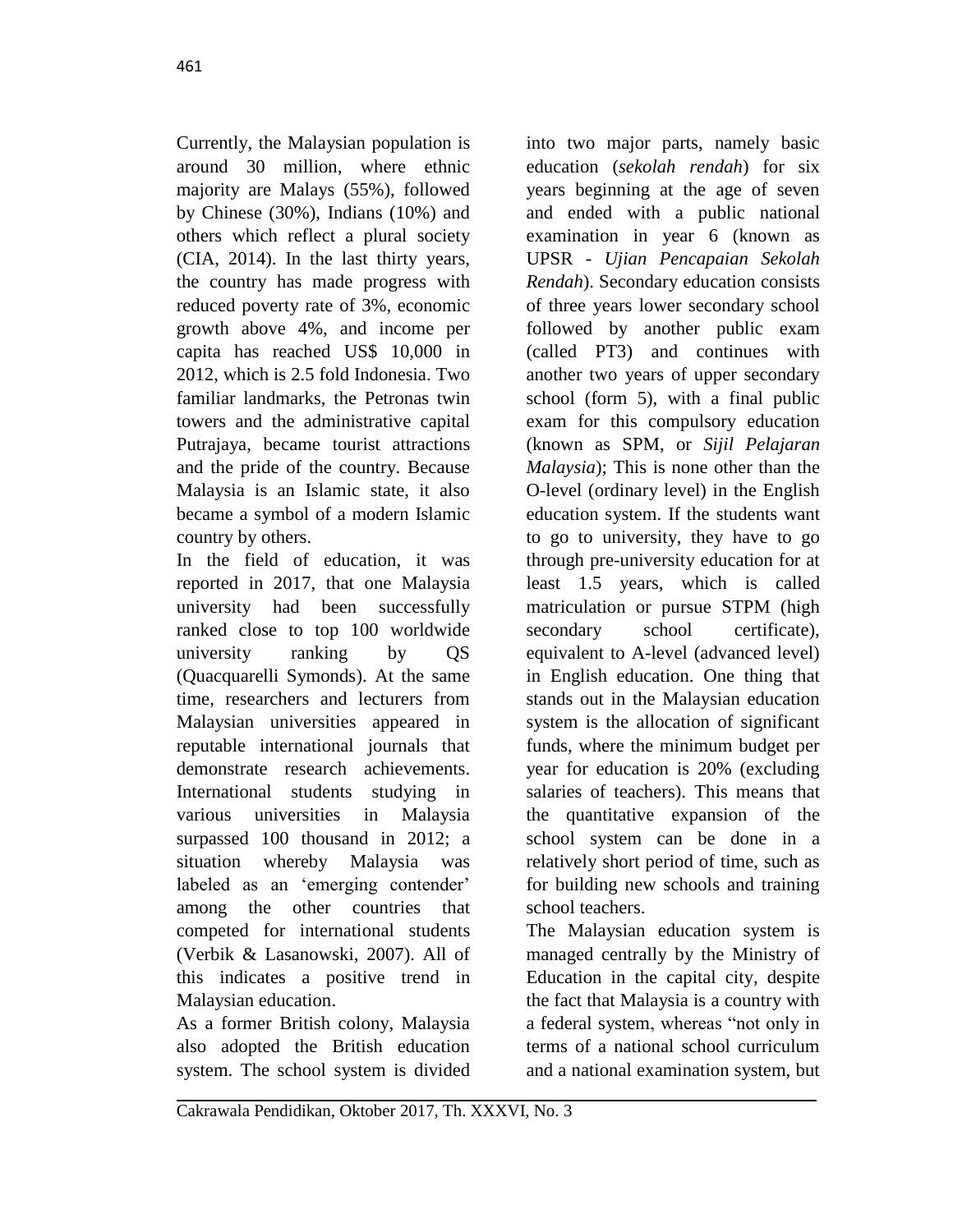also in terms of finance and administration" (Lee, 1999, p. 89). The total student population of the school is around five million who go to 10 thousand more schools, which are mostly public schools (private school at primary level is 1% and 4% at secondary level) (KPM, 2013). Teacher population in Malaysia around 423 thousand people of which 70% are female teachers (KPM, 2014). The minimum qualification for teachers in Malaysia is an undergraduate degree (S1); teacher education for primary school level are conducted by teacher institutes (called 'maktab') which is supervised directly by the Ministry of Education; whereas for secondary school teachers carried out by 13 faculty of education at various public universities under the Ministry of Higher Education. Student teachers are recruited each year based on quota stipulated by the central government based on the projection for the next four to five years. The language of instruction in all Malaysian schools is Bahasa Malaysia, but in elementary schools it is permitted for nationaltype schools (vernacular schools) to use their mother tongue, which is Chinese and Tamil. This shows that the identity politics of the colonial era still survives.

## **DEVELOPMENT OF SCIENCE CURRICULUM**

After independence from British, Malaysia continues to apply the science curriculum which originated from England. According to Tan (1991) and Lee (1992), three pieces of

curriculum teaching of science were adopted, namely the Scottish Integrated Science Syllabus for lower secondary school, the Nuffield Secondary School Science Curriculum for the non-science streams of upper secondary school, and the Nuffield O-Level pure Science Syllabus for the upper-secondary science stream was implemented from 1968 to 1981. Imports of foreign curriculum like this would directly impact the school system. Studies conducted by Thair and Treagust (1997; 1999) showed that the trend of science curriculum in developing countries such as Malaysia and Indonesia, in the absence of expert design and implementation of the curriculum, revealed that they just adopted science curriculum from developed countries without taking the effort to adapt the curriculum to suit local conditions.

Implementation of the science curriculum caused many problems when applied in the classroom. The most evident is the availability of laboratory equipment for experiments and trained staff to implement it; where this cannot be solved completely in a short period of time. Furthermore Tan (1991) further describes the problems associated with the English curriculum, categorized as conceptual problems, pedagogical and psychological. Problems in terms of conceptual occurred where Malaysian students faced difficulty in connecting science experiments of the curriculum derived from Western culture with their daily lives. This happened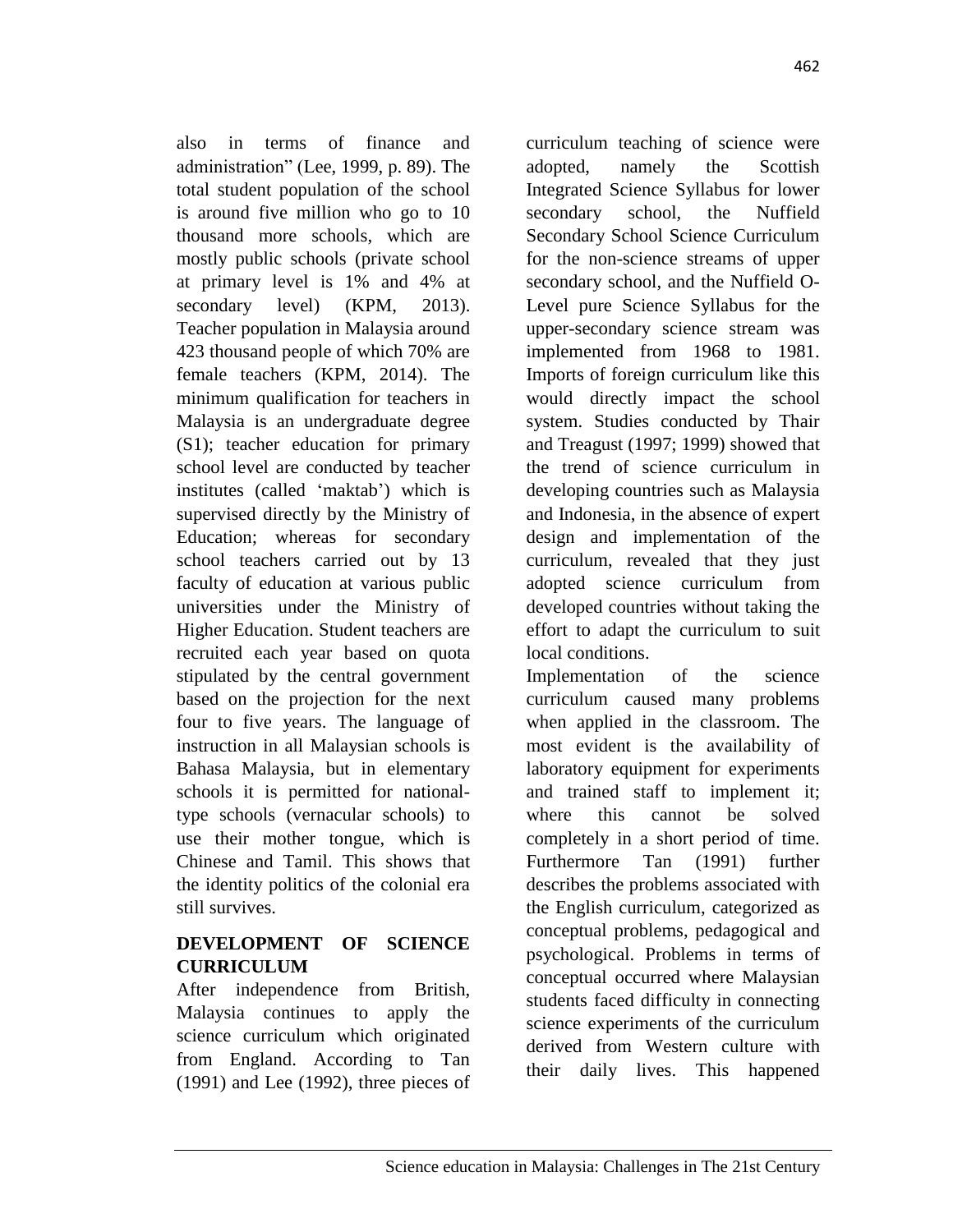because the content and structure of the curriculum follow the post-sputnik era which placed emphasis on "scientists' science". For example, understanding the context of science (subject content bias), including the use of Greek alphabets in the formula, which is something not easy for many students in developing countries to comprehend. In terms of pedagogical, teaching in Malaysian schools is centered on the teacher's style, but the curriculum is no set pattern that is very different from the existing culture that is centered on students (studentcentered approaches). In the psychological context, the examoriented education is geared to enable teachers complete the syllabus, and because of the limited time the teachers take a shortcut by explaining the outcomes of science experiments verbally, rather than allowing the students conduct the experiments.

Realizing this, the local education experts in Malaysia together with the ministry of education seeks a science curriculum format that could suit local needs. One effort was the establishment of the Curriculum Development Center in 1972 that was responsible for conducting research and development curriculum locally (Tan, 1991). The result is a design and product of integrated science curriculum both at the primary level and high school level in the late 1980s. Both the curriculum is none other than the result of the local education experts that engaged in dialogue and research, tailored to local needs.

Lee (1999, p. 90) writes that the new curriculum attempts "to introduce new emphases in the objective and content, new teaching styles and new types of instructional materials". It is intended that the philosophy of the new curriculum incorporated a 'childcentered curriculum'. However, as indicated by Tan (1991), the existing teaching culture is still traditional where teachers dominated the classroom. Also Lee (1999) notes that there are some controversies that emerged from this new curriculum, for instance when high school students have the option to choose science subjects, it made science subjects drop to a very small number compared to non-science subjects, which was 22:78. Another drastic change related to this in terms of the content of curriculum and choice of language, which occurred in the early 2000, will be explained later in the next section. One of the exciting developments in science teaching was during the mid-1970s until the early 1980s. During

that time, there was a drastic growth in the number of high school students in Malaysia in connection with the execution of the New Economic Policy which provisioned a greater role for the *bumiputera* (Malay) in terms of their participation in the field of education. Most noticeable is the large number of teachers shortage, particularly in this case where science teachers from Indonesia were imported to teach at various schools in Malaysia. The main reason is due to the same culture and background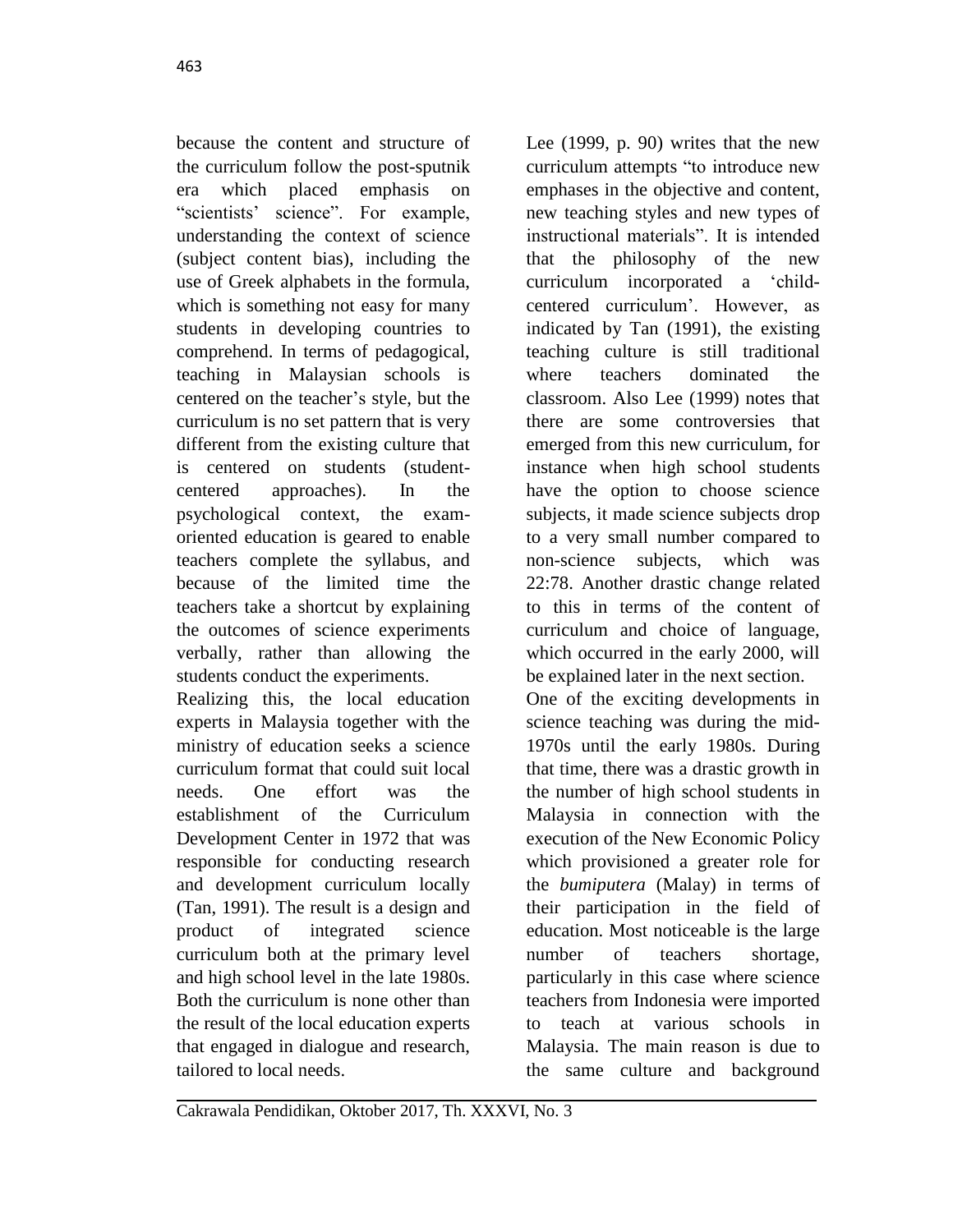(*serumpun*), especially the use of language for instruction, where previously science was taught in English.

# **SMART SCHOOL AND ENGLISH LANGUAGE POLICY**

The success of the economic development in the 1980s and early 1990s boosted Malaysia's confidence to take on another challenge. One of the important national agenda is to develop the Multimedia Super Corridor (MSC) to prepare for the digital economy. One aspect of MSC in education is the implementation of the Smart School (SS) concept. The SS concept entails "student to practice self-paced, self-accessed and selfdirected learning" (Abdullah, 2006: 5). The Smart School idea at that time was progressive and futuristic, where SS is projected as a model school which will prepare the citizens of Malaysia to evolve into a modern community equipped with information and communication technology (ICT) (Bajunid, 2008).

At a practical level, the SS pilot project started in 1999 and ended in 2002, involving 87 primary and secondary schools chosen from various parts of Malaysia (Abdullah, 2006; Puteh & Vicziany, 2004). According to Chan (2002), the main component of the integrated SS are: teaching materials using web pages (web-based) for the Malay language, Science, Mathematics and English subjects; a computerized system for the

management of schools; information technology infrastructure and computer networks; central assistance services and special services. In other words, the use of computer technology and multimedia will assist student learning in the SS programme, especially those who still use the existing curriculum.

However, some studies reported interesting facts and analyses about the smart school policy. A study conducted by Lee and Sellappan (1999) reported that the SS projects related to hardware, software and training turned out to be a big investment which in this case is difficult to maintain. In terms of the maximum limit of computer usage of around three years, computers will then need to be upgraded and it will cost a big amount of money; at the same time, a ratio of 5 students per computer benchmarks a good standard practice in schools but this is also something difficult and expensive to put into practice.

In terms of learning software products, the SS project produced 1494 courseware for four subjects (Abdullah, 2006) to be used by teachers and students; but as it is called by Puteh and Vicziany (2004) this figure is seen as a technical issue rather than pedagogical. Studies conducted by Halim et al, (2005, p. 112), found that "the courseware is predominantly based the resulting information in a directed form of instructional delivery". Ya'acob et al., (2005) and Abdullah (2006) revealed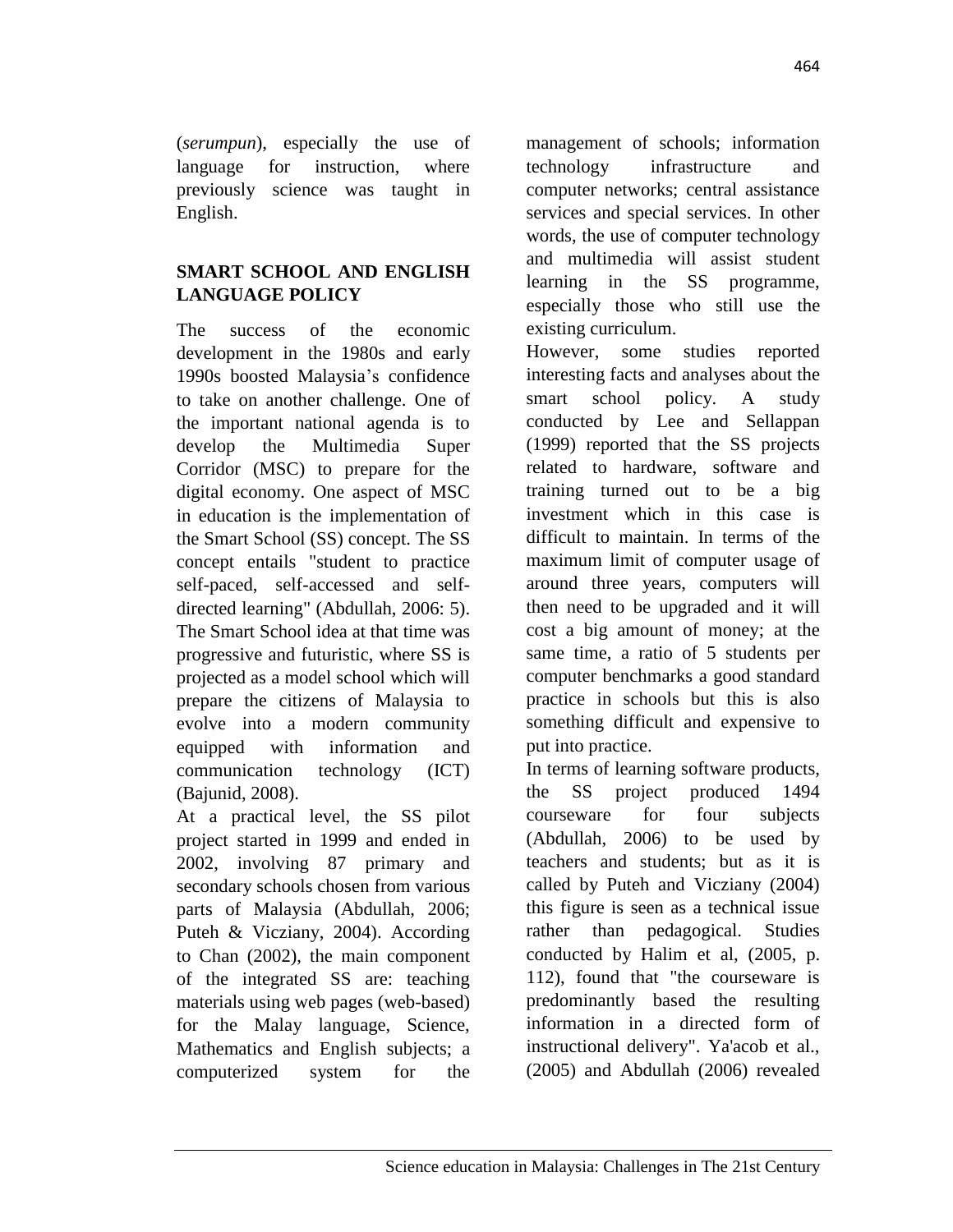that some teachers still have trouble using the courseware because not all of them are involved in training, and teachers who have been trained do not always share their knowledge and skills with each other. Policy changes to teach science and mathematics in English in schools in Malaysia (called with PPSMI) that began in 2003, have also led many teachers to not use this courseware, because it is written in *Bahasa Malaysia*.

The smart school project as noted by Puteh and Vicziany (2004, p. 2) is a kind of "across-the-board solutions for all aspect of teaching, learning and management in schools", which unfortunately led to some inevitable consequences. For example, from the beginning this project did not involve experts and academics who are involved in research and who know the school system (Bajunid, 2004); courseware designers are also not educators (Halim et al, 2005; Ya'acob et al, 2005; Abdullah, 2006). Some research about SS found that teaching using multimedia technology is not easy, as it relates to the prevailing education system, where comments from teachers is mainly about completing the syllabus, needing more time, and feasibility testing (Ya'acob et al. 2005; Abdullah, 2006).

Another policy that surfaced consecutively after smart school is the language policy. Based on the cabinet meeting decision in July 2002, the Malaysian government took a drastic step in education, by implementing the use of English as the language of

instruction for mathematics and science at all levels in primary and secondary education, called with PPSMI (*Pengajaran dan Pembelajaran Sains dan Matematik dalam Bahasa Inggris)* (Chan and Tan, 2006). The decision announced by the former Education Minister, Musa Mohammed, stated that PPSMI was implemented in the academic year 2003 (education calendar in Malaysia beginning in January each year). The preparation for the implementation of this policy is very short, about six months which involved a transformation of the whole system. One of the reasons often cited in PPSMI policy, "the political leaders also realise the importance of English as an international language for trade and the transfer of scientific knowledge and technical know-how" (Lee, 1999, p. 91). So, it is important that Malaysia's youth understand the language used in the field of science that supports the development of technology (math and science). Approaching the implementation stage in early 2003, many activities were conducted, such as English training for science and mathematics teachers, and the compilation of science and mathematics textbooks written in duallanguage (English and Bahasa Malaysia). The Malaysian government has also stipulated that mathematics and science teachers get incentives for the implementation of this policy in the classroom. It looks like the government has downplayed the curriculum change which usually takes

Cakrawala Pendidikan, Oktober 2017, Th. XXXVI, No. 3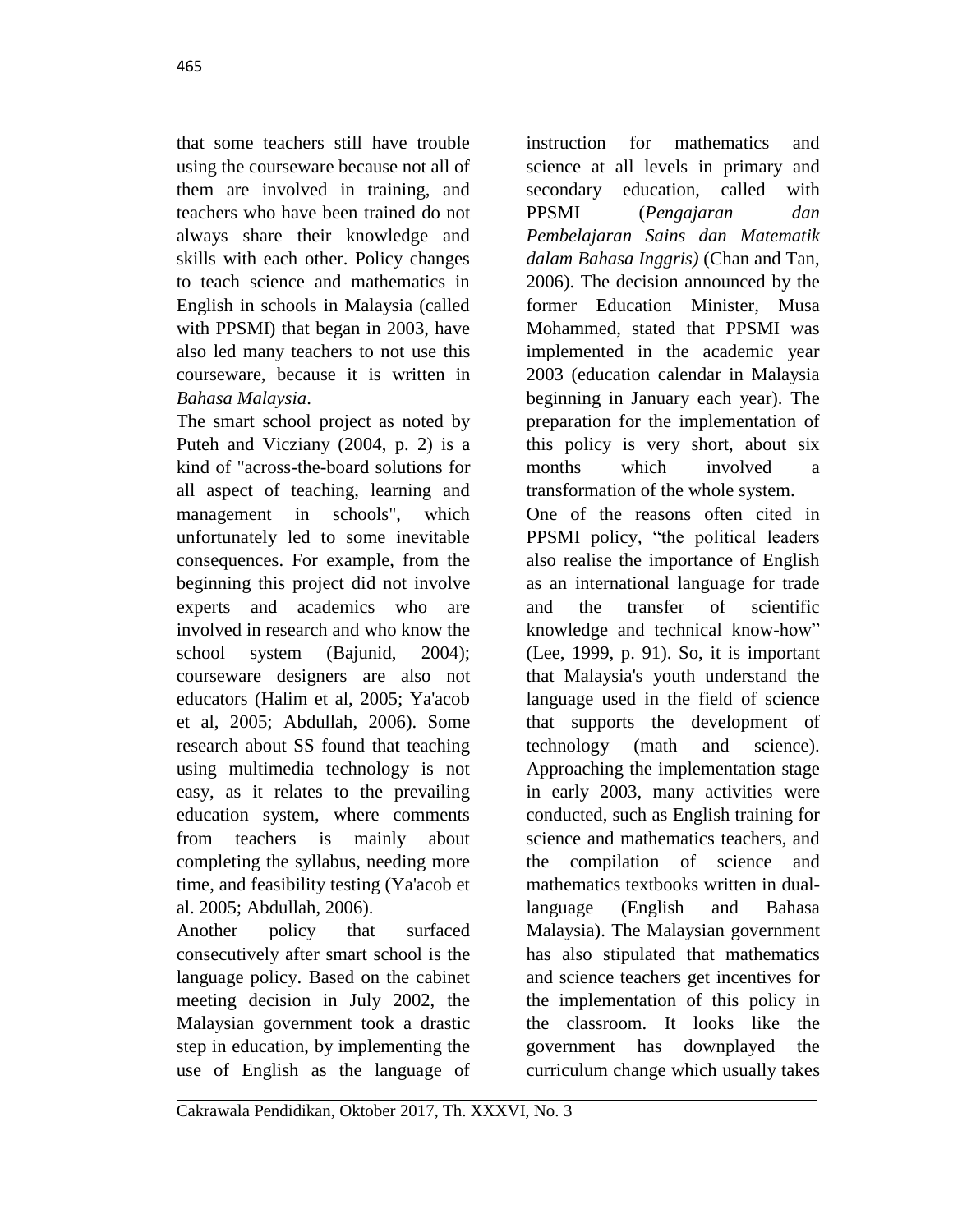several steps (initiation, mobilization and adoption, routinisation and finally institutionalisation) and not try to get support from other stakeholders (Chan and Tan, 2006).

At the beginning of the PPSMI policy implementation, several quarters criticized the likely impact affecting the nation's identity and language, the decline in the understanding of science and mathematics concepts, the drop in educational achievement, unprepared teachers etc., since there is no empirical evidence and research that could prove that at this stage, the policy was implemented without resistance (Chan and Tan, 2006). The only criticism at this stage was that it is executed without considering the change in regulations related to the national language policy as the language of instruction in schools, textbooks and examinations etc.

After several years of implementation, various research on the implementation of PPSMI shows that the benefits expected may be hindered due to some problems faced (Chan & Tan, 2006; Anonym, 2009; Phang, 2010). Research conducted on a large scale (involving academicians from nine public universities with respondents over 15 thousand students and hundreds of teachers) found that the PPSMI does not produce what is expected (Anonym, 2009). Based on analysis of public examinations on science and mathematics subjects, only students from urban schools and boarding schools get better results. However in the case of rural school

children who are generally weak in English, their achievement gap appears to be widening.

Another practiceamong Malaysian teachers in the science and mathematics classroom, according to research, is the use of English words in their *Bahasa Malaysia* communicational expressions (Chan & Tan, 2006; Anonym, 2009). This can result in semantic misunderstanding that can lead to syntax failure.

Some quarters claim that PPSMI is a controversial policy that can have an impact on communication skills using native languages (*Bahasa Malaysia*, Chinese and Tamil), English language, and also students understanding in science and mathematics (Anonym, 2009). The fact remains that until the time this policy started in 2003, Malaysian teachers were not trained to teach science and mathematics in English. So, the improper use of English is an ongoing affair happening every day in science and mathematics classrooms. This could affect students who may regard science and mathematics as frightening and a subject difficult to understand.

Based on many criticisms, political tension and empirical research evidence, the Malaysian government in 2009 finally agreed to discontinue this PPSMI policy and it will officially end in 2012 (PPSMI, 2009). English as the language of instruction in science and mathematics remains mandatory but only to the level of pre-universities upwards. The withdrawal of the PPSMI policy indicates the end of the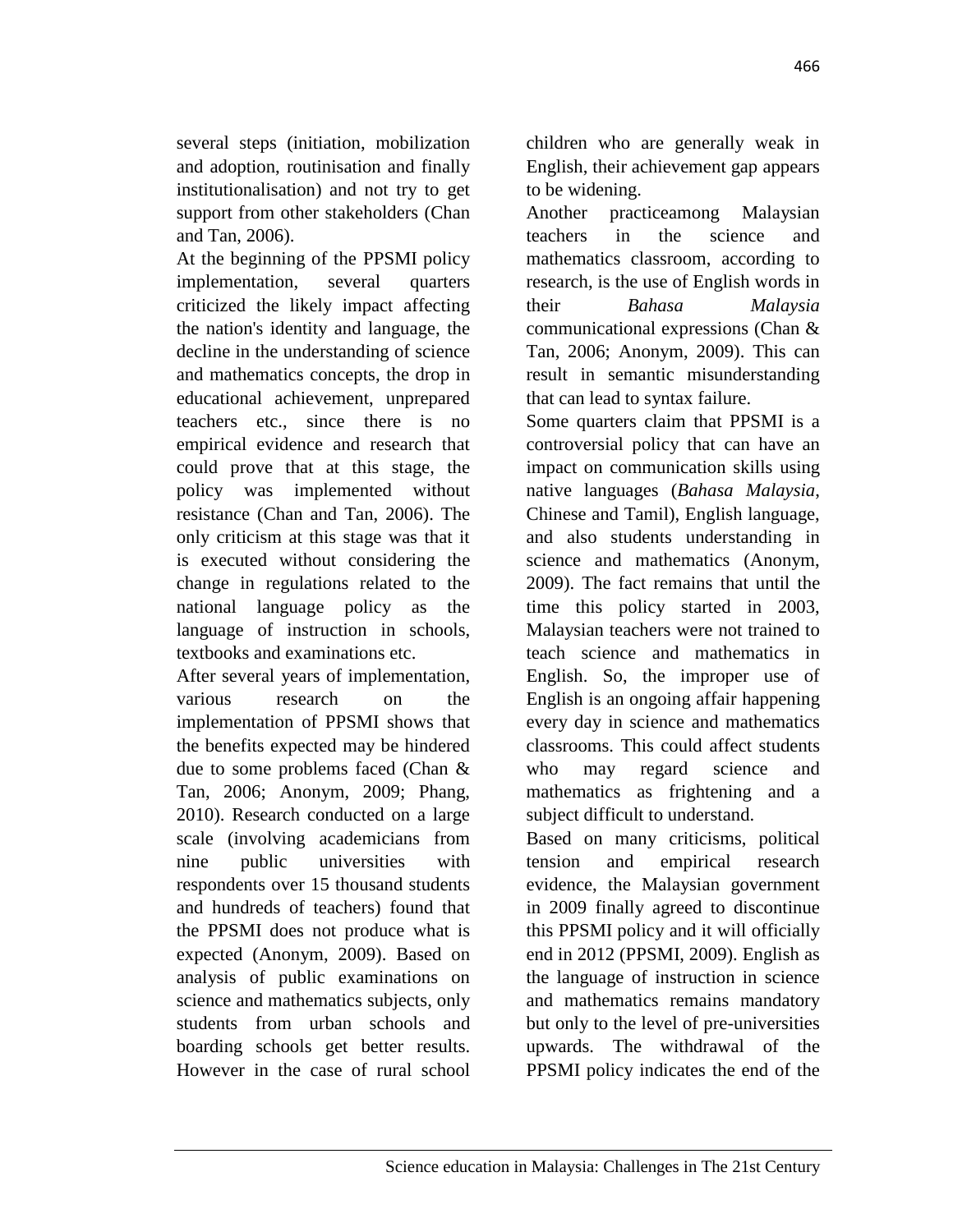problematic social experimentation in Malaysian science education, which resulted in a very costly lesson slapped on Malaysian society and the drastic change brought about in Malaysian education.

### **EFFECT OF TIMSS AND PISA**

Another development that shows the achievement of Malaysian students in science education comes from international studies such as TIMSS (Trends in International Mathematics and Science Study) and PISA (Programme for International Student Assessment). Malaysia participated in TIMSS since 1999 and has been joining four cycles of assessment; the result is undoubtedly a reflection on the impact of the PPSMI science education policy stipulated in 2000. TIMSS is a test that assesses student achievement in many countries internationally in mathematics and science. In 1999 (pre-PPSMI) to 2011 (after the introduction of PPSMI) apparently the Malaysian TIMSS results showed the most drastic decline compared to other countries (see Table 1). Malaysian students' science achievement increased slightly between 1999 and 2003, but after that it declined in terms of rank and score, to below the international average in 2011.

Table 1. Malaysian student performance in TIMSS 1999-2011

| Rank | <b>TIMSS 1999</b> |       | <b>TIMSS 2003</b> |       | <b>TIMSS 2007</b> |       | <b>TIMSS 2011</b> |       |
|------|-------------------|-------|-------------------|-------|-------------------|-------|-------------------|-------|
|      | country           | score | country           | score | country           | score | country           | score |
|      | <i>Chinese</i>    | 569   | Singapore         | 578   | Singapore         | 567   | Singapore         | 590   |
|      | Taipei            |       |                   |       |                   |       |                   |       |
| 2    | Singapore         | 568   | Chinese           | 571   | <i>Chinese</i>    | 561   | <i>Chinese</i>    | 564   |
|      |                   |       | Taipei            |       | Taipei            |       | Taipei            |       |
| 3    | Hungary           | 552   | Korea             | 558   | Japan             | 554   | Korea             | 560   |
|      | Japan             | 550   | Hong Kong         | 556   | Korea             | 553   | Japan             | 558   |
| 5    | Korea             | 549   | Estonia           | 552   | England           | 542   | Finland           | 553   |
|      |                   |       |                   |       |                   |       |                   |       |
|      | 22. Malaysia      | 492   | 20. Malaysia      | 510   | 21. Malaysia      | 471   | 32. Malaysia      | 426   |

Source: KPM, 2013, p. 3-7)

As for PISA where Malaysia had participated in 2009 and 2012, the results obtained for science placed Malaysia's students in rank 53 among the 74 countries that participated. This results were below the international average. Further analysis from KPM  $(2013, p. 3-12)$  stated that for science, Malaysian students "have very limited scientific knowledge that can only be applied to a few familiar situations.

They can present scientific explanation that follows explicitly from the given evidence but will struggle to draw conclusions or make interpretations from simple investigations." This was a wake-up call for the Malaysian government to do something with regards to improving the quality of science and mathematics teaching in the country.

Cakrawala Pendidikan, Oktober 2017, Th. XXXVI, No. 3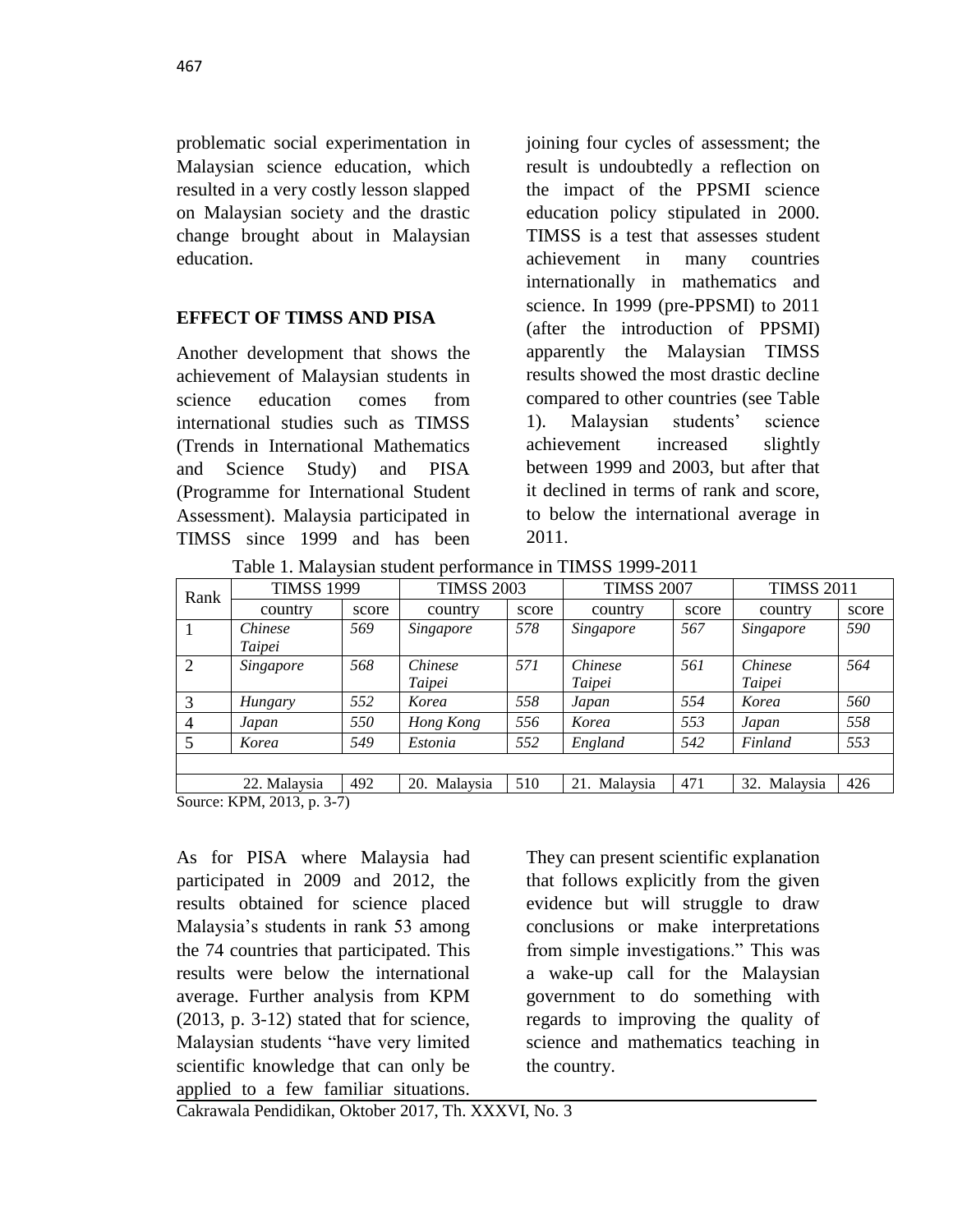At the same time the low achievement of students in science in the country is worrying. The government's intention for Malaysian students at the upper secondary school level to take science and social science course is on a ratio of 60% : 40%. However it is a known fact that in Malaysian secondary schools the number has not yet reached 30% for the science course, and this situation has not really changed since the 1990s. What is even more worrying is that for students who undertook pre-university education (Alevel), only 22% of them are boys. The lack of interest in science from the young generation is certainly going to be a problem in the future, as it is difficult to get talented researchers, product development etc. Some research shows that Malaysian students do not dislike or fear science, but they chose the social sciences because relatively they are more in control (KPM, 2013).

The Malaysian Ministry of Education has taken drastic action to address this condition. Since improving the current science curriculum has been stated in the Education Blueprint (KPM, 2013), ithe revisions ares targeted for completion in 2017 where one of the content of the new science curriculum will be to incorporate more problembased and project-based subjects, formative assessments and an accelerated learning pathway for high performing students to complete their secondary education in four rather than five years.

Another emphasis recommended by the Education Blueprint is that Malaysian students have to cultivate 'high order thinking skills' (called 'HOTS'). Again, the expectation is for students to be globally competitive and remain relevant with the expectations of the industry and current market, and be able to face the increasing international challenges and competitions, benchmarked by international measurements, TIMSS and PISA.

Further, the Ministry of Education has taken strategic initiatives to set up a special task force in 2012 (KPM, 2013), for the purpose of enhancing HOTS among students and also for the continuous professional development of teachers. A well designed literacy programme is being developed to improve HOTS among students, as well as to provide teachers the teaching support needed for their 'diagnostic assessment' and for monitoring students' academic achievements. The task force consists of experts and university lecturers working together with RECSAM (The Regional Centre for Education in Science and Mathematics), where they discussed and designed a pattern of teaching for teachers to be more challenging to students by applying higher order thinking skills.

As a result, public examinations as well as school-based assessments in Malaysians schools will implement a test paper that will be streamlined with 'high order thinking' questions by 2016. This will include an 80%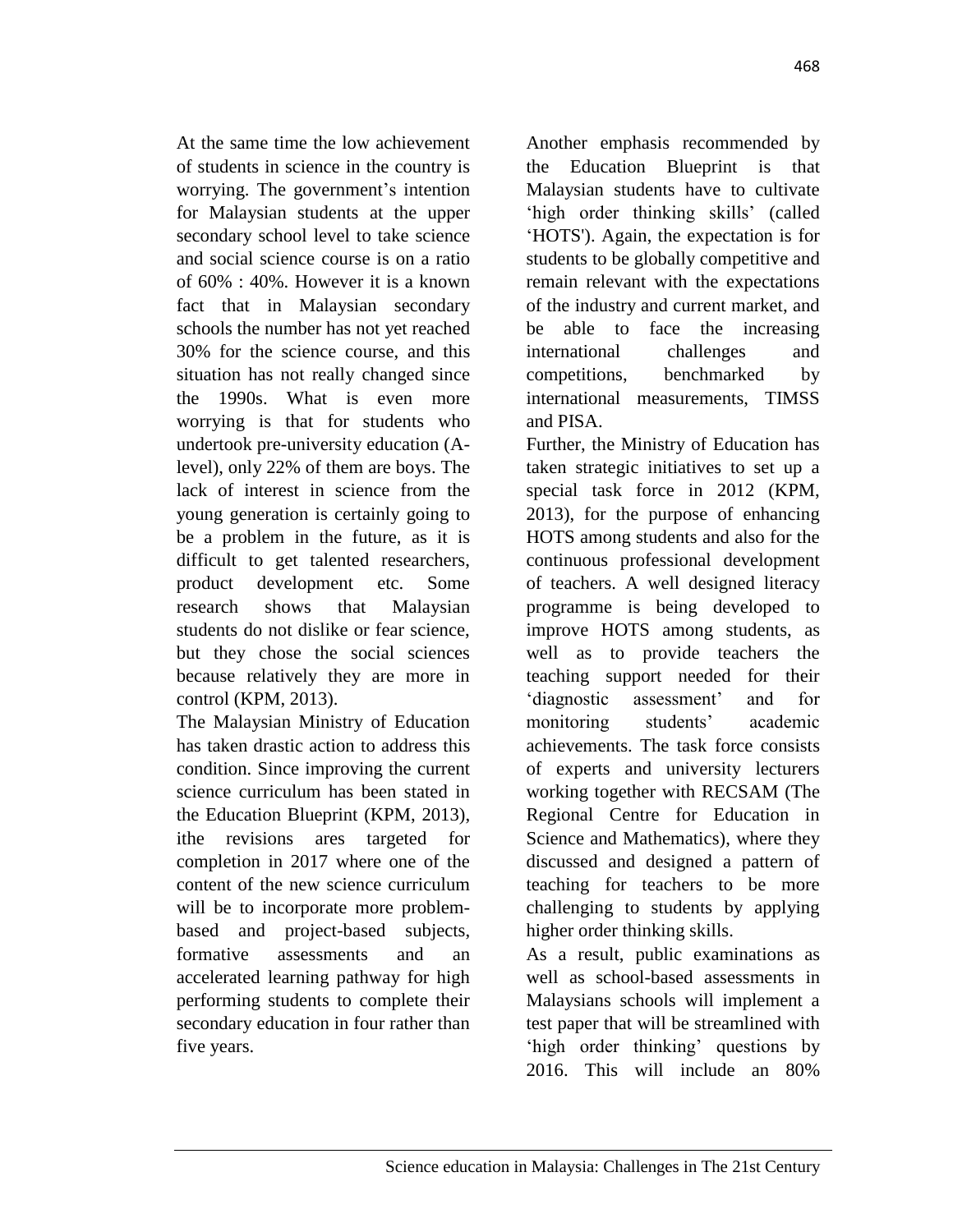increase for the form 3 assessment (PT3), 75% increase for SPM core subjects and 50% increase for SPM electives. This renewed focus on HOTS, is to equip students with cognitive skills that will train them to think critically and be able to creatively extrapolate and apply logical reasoning in various settings. At the same time, this also will be reflected in the results of the next cycle of TIMSS and PISA. Additionally, science offered in public examinations will be upgraded by increasing its level of difficulty to make it fit in with 'HOTs', which is assumed to improve the quality of science education in the future. Something that need to be proved empirically in the near future.

# **CONCLUSION**

There has been interesting developments in the dynamics of science education in Malaysia. Although the former colonial power has left the Malaysian education system, the adaptation of the science curriculum did not appear to always fit with local conditions. At the same time various initiatives for the development and improvement of the quality of science education such as PPSMI and Smart School policies do not always have expected results. At the same time international studies such as TIMSS and PISA, have an influence on the direction and development of science education where it become

initiatives for change, in a bold move for Malaysia.

## **REFERENCES**

- Abdullah, A.T.S. (2006). Deconstructing Secondary Education: The Malaysian Smart School Initiative. 10th SEAMEO Innotech conference. Pear Hall 15-17 November 2006.
- Anonym. (2009). *[Pembina usulkan](http://web.archive.org/web/20090324021023/http:/profabdullah1.wordpress.com/2009/03/18/dapatan-kajian-pembina/)  [PPSMI segera](http://web.archive.org/web/20090324021023/http:/profabdullah1.wordpress.com/2009/03/18/dapatan-kajian-pembina/) ditamatkan* [http://web.archive.org/web/2009](http://web.archive.org/web/20090324021023/profabdullah1.wordpress.com/2009/03/18/dapatan-kajian-pembina/) [0324021023/profabdullah1.word](http://web.archive.org/web/20090324021023/profabdullah1.wordpress.com/2009/03/18/dapatan-kajian-pembina/) [press.com/2009/03/18/dapatan](http://web.archive.org/web/20090324021023/profabdullah1.wordpress.com/2009/03/18/dapatan-kajian-pembina/)[kajian-pembina/](http://web.archive.org/web/20090324021023/profabdullah1.wordpress.com/2009/03/18/dapatan-kajian-pembina/)
- Bajunid, I. A. (2004). Profesional Development of School Principal for Revitalizing Schooling in Malaysia. In Yin, C. C., King, W. C. and MOK, M.M.C. *Reform of Teacher Education in the Asia-Pacific in the New Millenium*. The Netherlands: Kluwer Academic Publishers.
- Bajunid, I.A. (ed.). (2008) . *Malaysia, from Traditional to Smart School; the Malaysian Educational Odyssey.* Shah Alam: Oxford-Fajar.
- [Bajunid,](http://www.emeraldinsight.com/author/Bajunid%2C+Ibrahim+Ahmad) I.A. (1996) "Preliminary explorations of indigenous perspectives of educational management: The evolving Malaysian experience", Journal of Educational Administration, Vol. 34 Iss: 5, pp.50 – 73 DOI: [http://dx.doi.org/10.1108/0957](http://dx.doi.org/10.1108/09578239610148278) [8239610148278](http://dx.doi.org/10.1108/09578239610148278)
- Bybee, R.W. and Fuchs, B. (2006). Preparing the  $21<sup>st</sup>$  Century

Cakrawala Pendidikan, Oktober 2017, Th. XXXVI, No. 3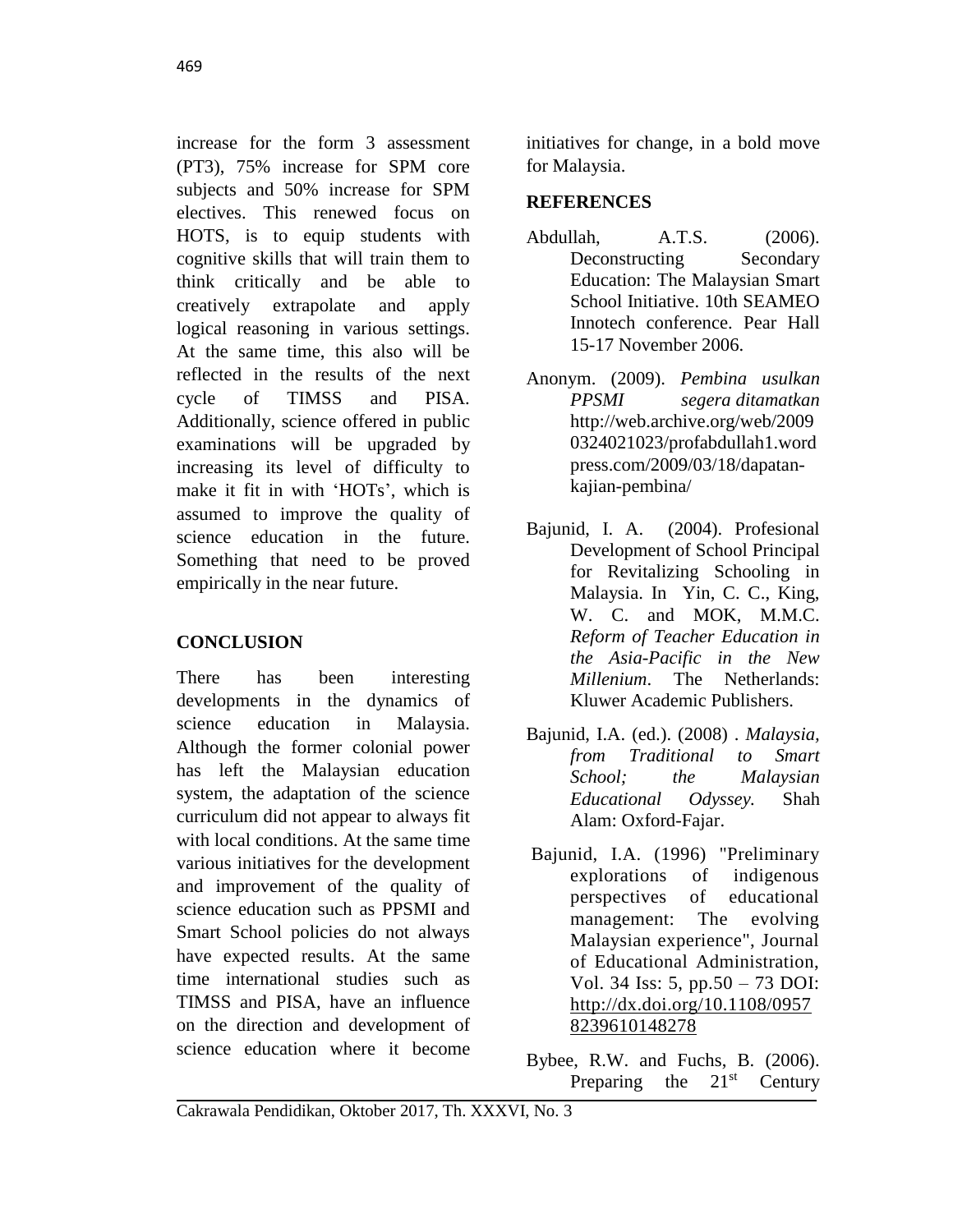Workforce: A New Reform in Science and Technology Education. *Journal of Research in Science Teaching.* 43 (4): 349-352.

- Chan, F.M. (2002). ICT in Malaysian Schools: Policy and Strategies.
- Chan, S.H, and Tan, H. (2006). English for Mathematics and Science: current malaysian language-in-education policies and practices. *Language and Education,* 20 (4) pp. 306-321.
- CIA. (2014). Malaysia. The Worldfact Book – CIA. Available at; [https://www.cia.gov/library/publ](https://www.cia.gov/library/publications/the-world-factbook/geos/my.html) [ications/the-world](https://www.cia.gov/library/publications/the-world-factbook/geos/my.html)[factbook/geos/my.html](https://www.cia.gov/library/publications/the-world-factbook/geos/my.html)
- Halim, A.H.A., Zain, M.ZM., Wong, S L. And Atan, H. (2005). The Taxonomical Analysis of Science Educational Software in Malaysian Smart Schools. *Malaysian Online Journal of Instructional Technology.* 2 (2) pp 106-113.
- KPM. (2013). *Pelan Pembangunan Pendidikan Malaysia 2013-2025 (Pendidikan Prasekolah hingga Lepas Menengah)*. Putrajaya: Kementrian Pendidikan Malaysia.
- KPM. (2014). Educational Management Information System. Available at: <http://emisportal.moe.gov.my/>
- Lee, M.N.N. (1992). School science curriculum reforms in Malaysia: World influences and national context. *International Journal of*

*Science Education*, 14: 249– 263.

- Lee, M.N.N. (1999). Education in Malaysia: Towards Vision 2020. *School effectiveness and School Improvement,* 10 (1) pp. 86-98.
- Lee, K.H. and Sellapan, P. (1999). The Fiscal viability of Malaysia's Smart School Project. *Malaysian Journal of Economic Studies.* 36 (2) pp 65- 90.
- Phang, F. A. (2010). Implikasi Pemansuhan PPSMI Terhadap Pengajaran & Pembelajaran di IPTA. *Buletin Persatuan Sains dan Matematik Johor,* 19(1), 75- 83.
- PPSMI dimansuhkan mulai 2012. (July, 2009). *Malaysiakini* retrieved from
- [http://www.malaysiakini.com/news/10](http://www.malaysiakini.com/news/108063) [8063](http://www.malaysiakini.com/news/108063)
- Puteh, M. and Vicziany, A.M. (2004). How Smart are Malaysia's Smart SchoolS? SEAMEO Conference Bangkok, Thailand 5-9 July 2004.
- Tan, S.B. (1991). The Development of Secondary School Science Curriculum in Malaysia. *Science Education* 75 (2): 243-250.
- Thair, M and Treagust, D. F. (1997). A Review of Teacher Development Reforms in Indonesian Secondary Science: The Effectiveness of Practical Work in Biology. *Research in*